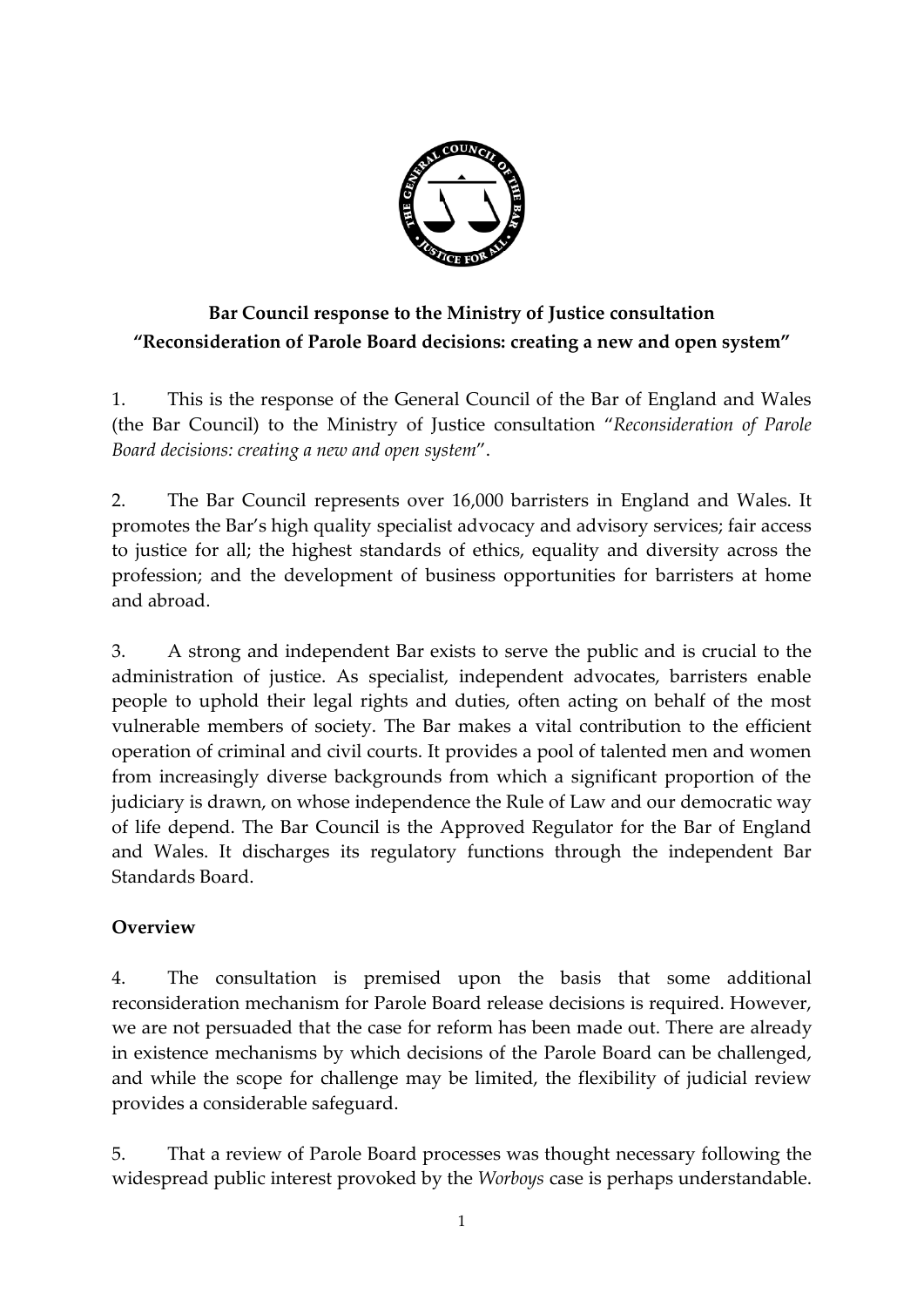However, those proceedings were unique for a considerable number of reasons, and would not by themselves provide a justification for remodelling Parole Board processes - not least because, among other things, the *Worboys* case demonstrated the flexibility of the current review jurisdiction, being the first case in which victims successfully challenged a decision of the Board to order a prisoner's release. While that case is plainly exceptional on its facts, it nonetheless provides a clear example of one potentially effective route of review that already exists.

6. Despite our reticence about whether reform is required, we are alive to the fact that a number of those who responded to the Government Review have made the case for reform, and that the present consultation is directed towards what any reformed system should look like. Accordingly, we have considered it appropriate to respond to the consultation questions on the premise that reform is indeed required. We note, however, that the consultation is somewhat light on detail, and we consider that there would be value in seeking further practitioner input if the proposals are progressed.

#### **Question 1 - Do you agree that decisions where the Parole Board directs a prisoner be released or prohibits them from being released should be in the scope of the proposed reconsideration mechanism?**

7. Release decisions are the decisions at the sharp end of the Parole Board's activity, being the ones with the greatest immediate consequences for the liberty of the prisoner. Furthermore, as noted in paragraph 33 of the consultation, there already exist other means by which intermediate decisions and decisions on licence conditions may be challenged. Accordingly, to the extent that any new reconsideration mechanism is required, we agree that its focus ought to be firmly on such decisions.

8. We do not however agree that the profile of a case ought, without more, to place it in a category of cases which fall for *"automatic reconsideration"*. The high profile of a case ought not to affect the quality of the decision-making by the Parole Board, and there will therefore be no heightened justification for reconsideration in such cases.

#### **Question 2 - Which individuals or groups should be able to make an application for a decision to be reconsidered?**

9. We are in favour of limiting the category of persons who could make an application to trigger the reconsideration process to the prisoner and an impartial representative of the public interest such as the Secretary of State. Decisions as to the release of prisoners concern the safety of the public at large so ought to be the concern of a senior and accountable officer in a public-facing role. A reliable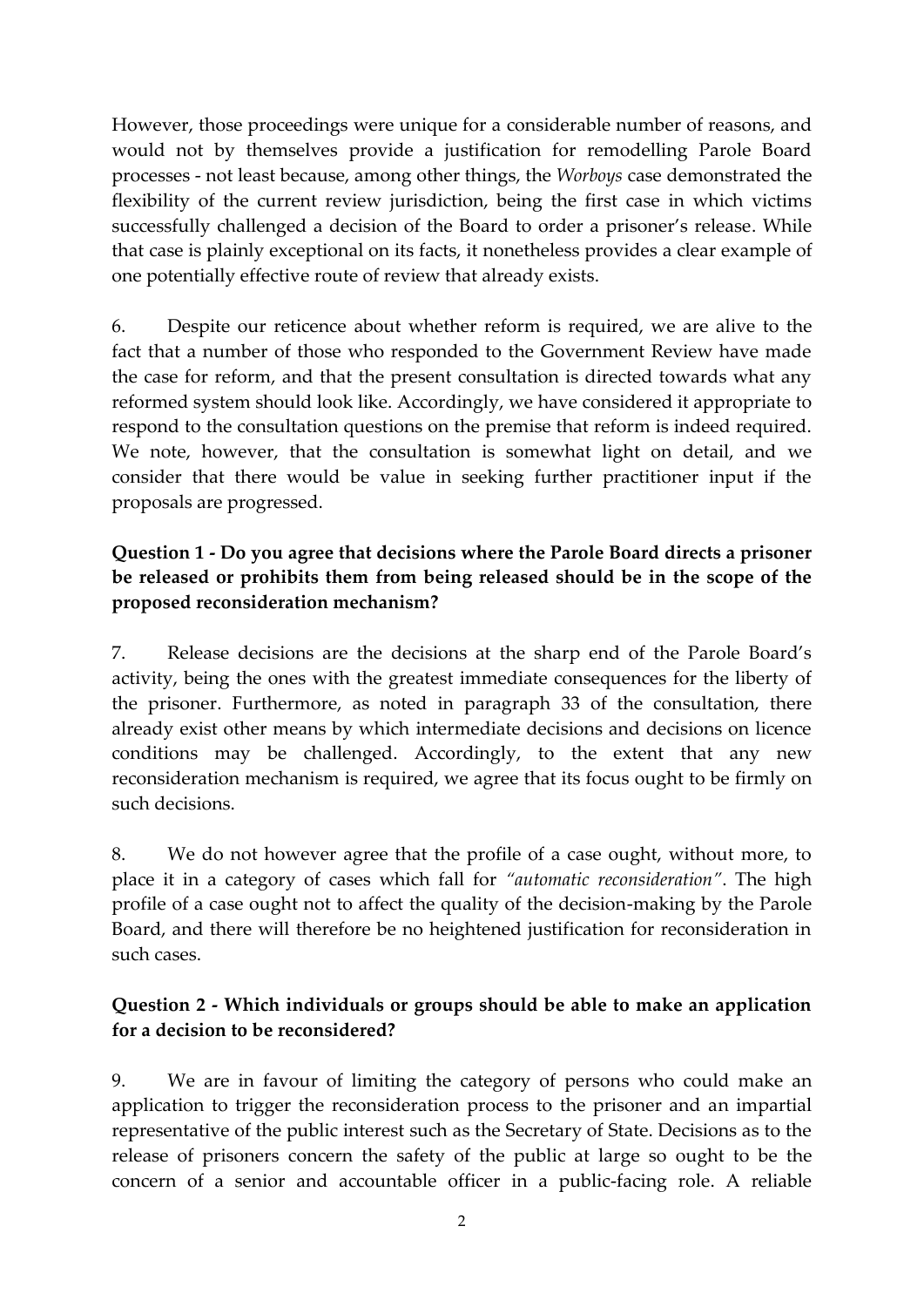precedent is found in the power vested in the Attorney General to refer criminal sentences that are considered to be unduly lenient to the Court of Criminal Appeal.

10. Should victims be allowed to request the reconsideration of a decision? We note that, at paragraph 20 of the consultation document, it is expressly stated that "*[t]his document does not consider victim involvement in Parole Board hearings".*  However, at paragraph 44 the suggestion is made that victims could have some involvement falling short of becoming a party to proceedings. As with other aspects of the reforms proposed in this paper, this aspect requires further consideration. For example:

- A release decision will consider the index offence(s) but also a range of other factors including the personal circumstances of the offender, the causes of offending and any progress made whilst in custody. Important information of this nature would not necessarily be available to a victim; there might be very good reasons for withholding it;
- Victims are provided with an effective voice at the sentencing stage of criminal proceedings, most notably through a Victim Impact Statement, which is likely to be relied upon by a judge when assessing the harm caused by an offence. Events at that stage are likely to be fresh in the memory and proper support from the police will be available, unlike when a Parole Board makes its release decision (often years later);
- The consultation paper does not explain what relevant additional information a victim might be expected to provide to the Parole Board to supplement that which was made available to the original sentencing judge;
- Some victims might take the wholly understandable view that offenders should be incarcerated for a period considerably longer than that imposed by the sentencing judge. The opportunity to participate in Parole Board decisions might be seen by some as an opportunity to prolong the period of imprisonment;
- The welfare of victims should be a primary consideration. Informing a victim that, for example, her rapist or the murderer of her child is being considered for release into the community may have a significant adverse effect on her. Inviting her involvement, without proper representation or support, would be acutely distressing;
- Accordingly, if victim input is to be invited, it is right that he/she should have public funding available for meaningful representation. However, the consultation paper contains no real consideration of such potential resource implications.

11. Similarly, the consultation does not spell out the rationale for granting the Parole Board the power to self-refer. We can see, however, that unlikely as this may be, it is conceivable that the Parole Board may, shortly after the making of a release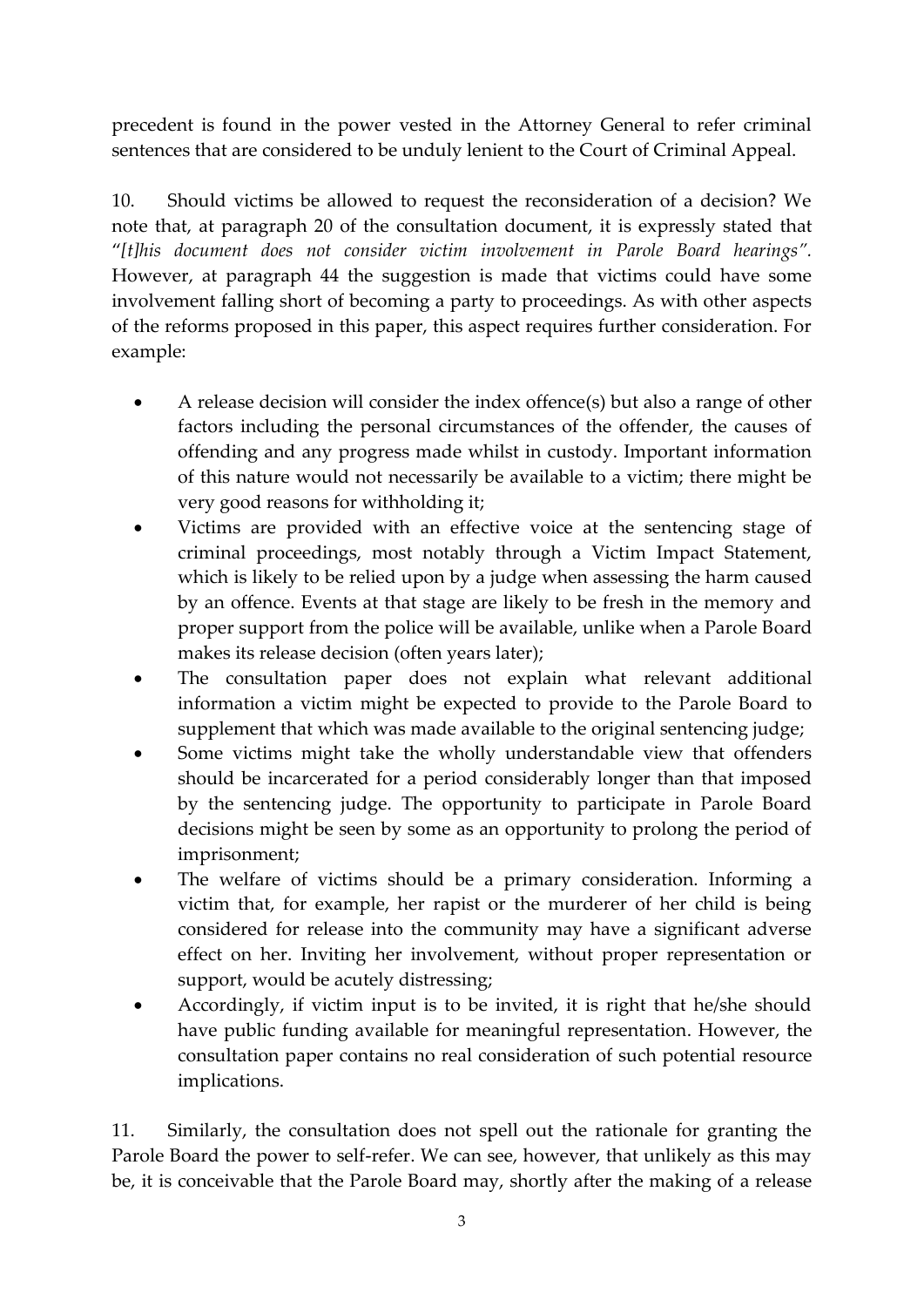decision, come into possession of information that it determines requires that that decision be reconsidered. In such circumstances it would be undesirable if it were debarred from the reconsideration mechanism on the ground of standing, particularly in circumstances where the fresh information could potentially found a claim of judicial review against the Parole Board.

## **Question 3 - Do you agree that any reconsideration mechanism introduced should consider grounds similar to those used within judicial review?**

## **Question 4 - Do you agree that the grounds used within the First-Tier Tribunal provide helpful parameters for the grounds of a reconsideration mechanism?**

12. We are of the view that any new reconsideration mechanism should not simply consist of a rehearing of the merits of a case. A careful and reasoned decision of the Parole Board ought not to be subject to successful challenge simply because a different constitution would have reached a different conclusion.

13. Equally, however, there would seem to be little point in introducing a model based on judicial review grounds, as that mechanism already exists, with provision for expedition in appropriate cases. As is apparent from the consultation, grounds of appeal from the FTT to the UT overlap with judicial review grounds to a significant extent. Appeal lies to the UT from the FTT *"on a point of law"*, but this provision has been interpreted relatively broadly by the courts, and it is not clear from the consultation paper how the two methods of review would be distinguished from each other. It would in our view be undesirable to simply introduce another stage of quasi-judicial review into the jurisdiction, as this could well lead to confusion as to the tests to be applied at the various stages of the process, as well as increased delay.

14. Whatever mechanism – if any – is decided upon, a tight timescale should be adopted. It will be necessary to minimise the impact of a challenge upon any release plan and to ensure that prisoners are not kept in custody for any longer than is necessary. To assist with this, we would suggest that consideration is given to the introduction of a paper-based filter stage - so that, for example, the materiality of any failure to give reasons or to resolve conflicts of fact could be determined at the earliest possible opportunity.

15. We have not conducted an extensive study of comparative jurisdictions, but we respectfully suggest that this might be of assistance to the MoJ before any final decision is taken as to the need for and form of any new reconsideration mechanism. We understand, for example, that a process exists in Germany whereby certain release decisions may be challenged, but that this process is paper-based and does not include the option of a hearing. There are obvious advantages to such a course – the principal advantage perhaps being expedition. However, there are also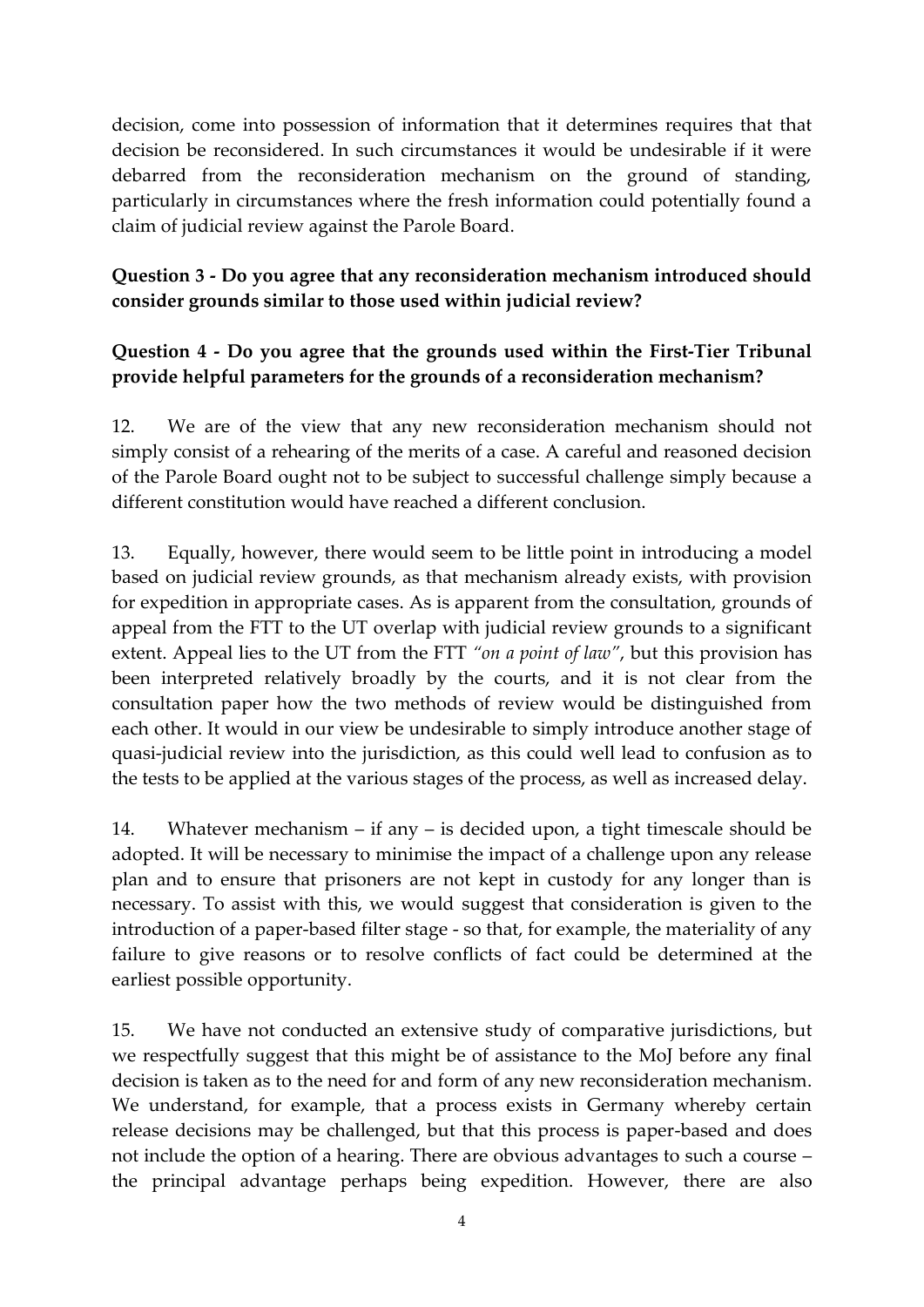disadvantages to a paper-based exercise, including possible concerns over the level of scrutiny that is likely to be applied to the original decision in the absence of oral argument, and what may risk being perceived by the appellant as a lack of transparency in any new decision-making process. We suggest that consideration of such other models as exist in other common law jurisdictions may help to inform the MoJ's consideration of this area.

**Question 5 - How could we increase public access to reconsideration hearings in some circumstances and provide more information about reconsideration decisions whilst also making sure that the process remains robust and protects victims?** 

## **Question 6 - What more could we do to make the reconsideration process as open and transparent as possible?**

16. We agree that a summary of the reasons for Parole Board decisions relating to the release of or the refusal of parole to an offender should be publicly available. Such reasons must be sufficient to allow persons affected by the decision to make an informed response, either through the existing procedures or through the new reconsideration mechanism.

17. There are arguments in favour of providing a victim with direct information about the decision and the reasons underpinning it. Equally, however, the receipt of information about an offence to which they have been subject or the offender who perpetrated the misdeed may be acutely distressing. Aside from being reminded of the offence and the offender, victims may also fear the public attention that could accompany a widely available Parole Board decision. We therefore suggest that victims should be routinely anonymised in judgments that are made available to the wider public.

18. We are not persuaded that anything more than this is needed in terms of transparency. It is vital that the decision-making of the Parole Board is not affected by the prospect of scrutiny of its decisions. Plainly, properly made decisions would be expected to stand up to scrutiny. However, in common with the restrictions on public access to applications for bail, there are compelling arguments against opening up Parole Board hearings to the press or public. Sensitive information will be provided to the Parole Board, including in relation to release location and licence conditions, which ought not to be easily accessible to the public. Any interference with the privacy of the offender must be no more than is necessary and proportionate.

19. If further access / transparency is thought appropriate, one potential solution would be to make Parole Board hearings open to the press but to include provision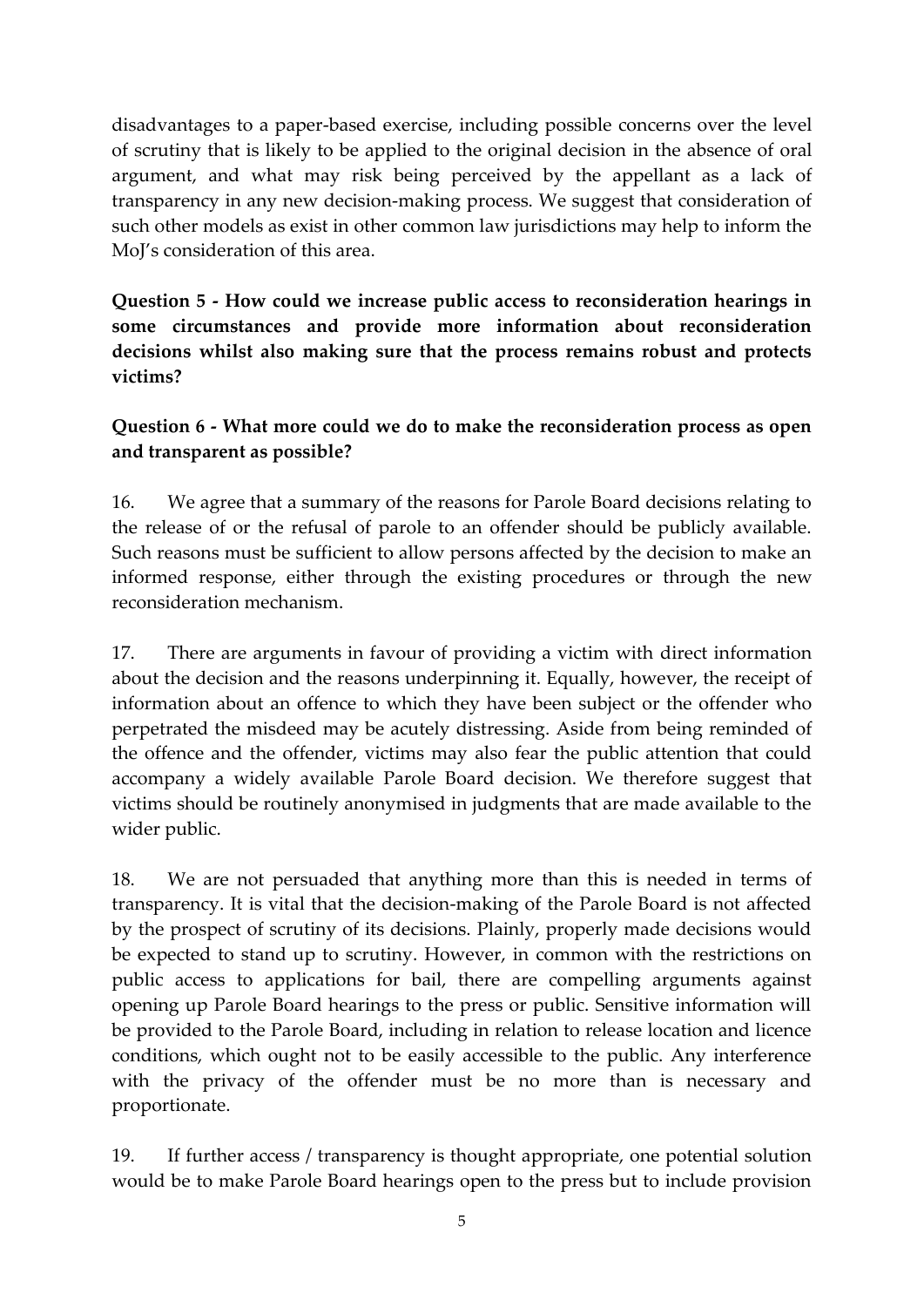for reporting restrictions to be determined at the end of each hearing. That would potentially help to balance the public interest in understanding the processes and decisions of the Parole Board while minimising the opportunity for risk posed by any hostile factions to the offender.

**Question 7 - What do you consider to be the equalities impacts on individuals with protected characteristics of each of the proposed options for reform? Please give reasons.** 

**Question 8 - Do you agree that we have correctly identified the range of impacts under each of the proposed reforms set out in this consultation paper? Please give reasons.**

20. First, as to impact, it is worth making the overarching point at this stage that without proper training and investment, any new reconsideration mechanism will simply not be workable.

21. The Impact Assessment conducted as part of the consultation indicates that offenders and victims are likely to be particularly affected. In relation to *victims*, the impact is assessed as arising from ambiguity about the outcome of any reconsideration mechanism. This would be mitigated by a short timeframe for any such reconsideration to take effect.

22. The same applies to *offenders*, in relation to whom the impact is said to take effect in the following ways:

*• Parole Board decisions will not be made as final until a period has elapsed during which an application for reconsideration may be lodged. This creates ambiguity for the offender and potentially some resultant delay in release. This should be mitigated wherever possible.* 

*• This resultant delay may impact prisoner/offender wellbeing and potentially behaviour.* 

23. We are firmly of the view that, where the Parole Board has reached a determination that a prisoner should be released, actual release should follow promptly thereafter. There is an obligation on the courts, when sentencing, to impose the shortest term that is commensurate with the seriousness of the offence(s), and the Parole Board plays an important role in ensuring the release of a prisoner who has served the requisite period in custody. Any delay impacts on the liberty of the detainee, and accordingly should be kept as short as possible.